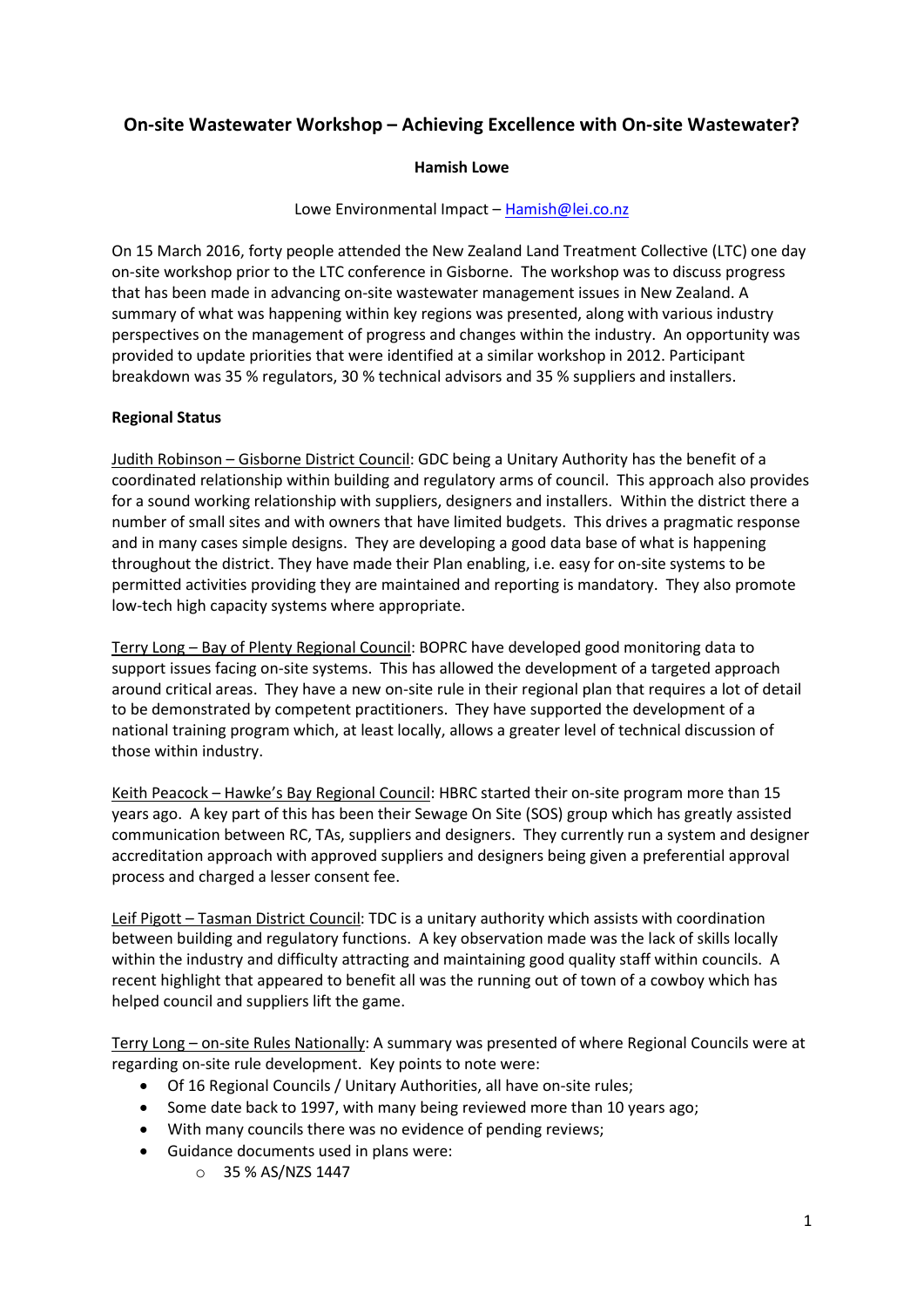- o 24 % TP58
- o 18 % their own guide
- o 24 % no reference guide
- Regarding specifications in rules:
	- o 1 required septic tank maintenance
	- o 4 required AWTS maintenance
	- o 3 required qualified designers
	- o 2 required the use of approved systems
	- $\circ$  Most has a maximum flow for permitted activity of 2 m<sup>3</sup>, but 5 plans did not specify a limit.

## Industry Status

Rob Potts – Lowe Environmental Limited - On-site Effluent Testing (OSET) Where to from Here: We can't sit Stool: A summary of the OSET National Testing Programme (OSET NTP) in Rotorua was presented. In summary:

- 25 of 30 plants tested have met the AS/NZS standard;
- Trials have highlighted poor reliability of advanced systems, with many systems requiring 'tinkering' during the testing phase; and
- 18 of 89 Councils assist as funding partners. If further partners are not obtained, fees for suppliers will go up or the OSET system will have to be decommissioned.

Industry representatives (Innoflow, Biorock and Oasis) highlighted key issues facing the industry. These were: communication, common standards and a level playing field.

Gretel Silyn Roberts – Auckland Council – TP58 Revision: TP58 review is underway. AC is going to be consulting on technical components soon. It will be AC centric, but there may be scope for it to be utilised nationally (hopefully).

Nick Walmsley – Water New Zealand: WNZ want to see coordination over all water programs and would like to see and help facilitate a national guidance document.

Hamish Lowe – Lowe Environmental Limited – On-site Wastewater Training – Where are we at?: BoPRC and AC, along with Opus and LEI have set up a training programme to deliver to NZQA Unit Standards (US). Five courses have been run with the majority of attendees coming from the Auckland and BoP regions. In many cases attendance has been driven by the need to have SQEPs. To provide for effective ongoing training to a NZQA level, changes are needed to the USs. Greater emphasis should be placed on regulatory requirements and identifying/understanding the receiving environment. To date there has been a high costs incurred to trainers which is well beyond the initial budget. To keep the course viable support is needed from RC's, especially where regions require SQEPs.

## Direction and Overview

Andrew Dakers – EcoEng – OWMS, A Systems Approach: An overview was provided that drew together many aspects of on-site wastewater management, which highlighted:

- An on-site wastewater management service (OWMS) is more than the treatment unit. It comprises source technologies, treatment, dosing and a land application system;
- There are many disciplines and stakeholders involved in any one OWMS. The amenity needs and risks to the end-user and the immediate community, along with the real and relative risks to the local environment must be the primary focus of the industry and regulators;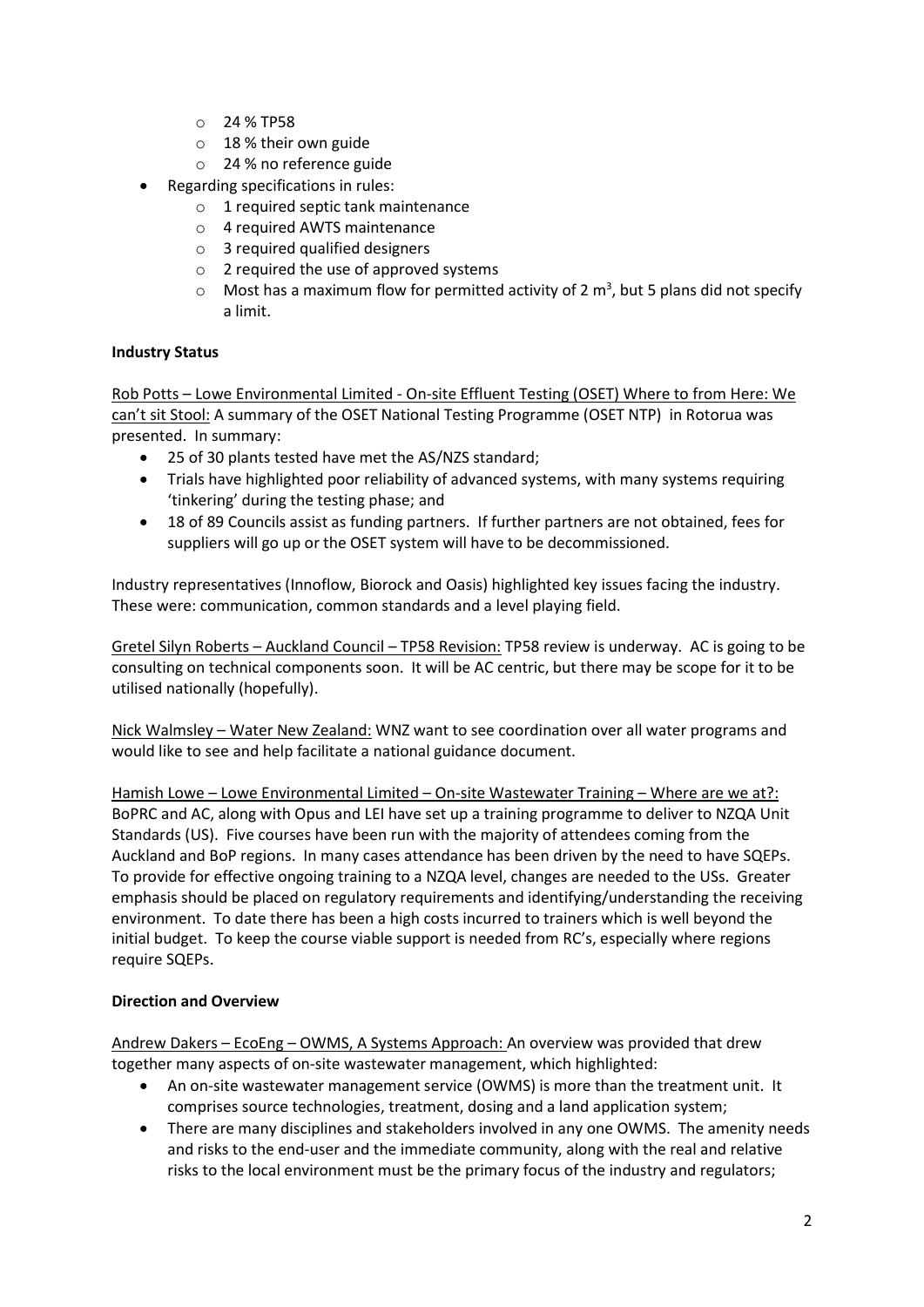- All key stakeholders require a high level of competence;
- By necessity an OWMS are site specific. We need to develop systems that are site specific and not generic; and
- Should we be targeting HOT SPOTS for more control and relaxing requirements in COOL SPACES.

A panel discussion including Terry Long, Andrew Dakers, Gretel Silyn Roberts, Judith Robertson, Keith Peacock and Rob Potts highlighted progress that has been made over the last 5 years, but this was with a limited number of councils who have invested in developing better management systems within their regions. Key aspects needing further attention were better communication between industry participants (council – council – supplier – designer) and the need for everyone to contribute financially if national programmes for guidance, testing and training were to be maintained and established.

#### Key Issues

The participants were divided into groups and Virginia Baker (ESR Social Scientist) facilitated a series of discussions to identify key issues of interest to the industry. A ranking process was used to identify critical issues, which are summarised below.

| <b>Issue</b>                                                                   | Priority<br>rating | Priority<br>count |
|--------------------------------------------------------------------------------|--------------------|-------------------|
| Accreditation - installers/maintainers/systems/designers/inspectors/regulators | 1                  | 24%               |
| <b>NES</b>                                                                     | $\overline{2}$     | 19%               |
| System design - appropriate and complete (high tech vs low input)              | 3                  | 18%               |
| Robust testing – facility/field                                                | 4                  | 12%               |
| <b>Regulatory Collaboration</b>                                                | 5                  | 8%                |
| Education - homeowner/customer education/obligations                           | 6                  | 5%                |
| Regular servicing                                                              | 7                  | 3%                |
| Training - upskilling                                                          | 7                  | 3%                |
| Database                                                                       | 9                  | 2%                |
| Need for proof of effects                                                      | 9                  | 2%                |
| Need for an end user voice                                                     | 11                 | 1%                |
| Roadshow - education                                                           | 11                 | 1%                |
| WIPES – understanding what goes down the drain                                 | 11                 | 1%                |
| Self-Governance                                                                | 14                 | 0%                |

The participants were also asked to identify the issues that they saw as being the easiest to address, being those that could be done easily, quickly and will minimal financial input.

| Ease                                                                           | Priority<br>rating | Priority<br>count |
|--------------------------------------------------------------------------------|--------------------|-------------------|
| Database                                                                       | 1                  | 23%               |
| Regular servicing                                                              | 2                  | 18%               |
| Education - homeowner/customer education/obligations                           | 3                  | 16%               |
| Roadshow - education                                                           | 4                  | 11%               |
| Accreditation - installers/maintainers/systems/designers/inspectors/regulators | 5                  | 7%                |
| System design - appropriate and complete (high tech vs low input)              | 5                  | 7%                |
| Robust testing – facility/field                                                | 5                  | 7%                |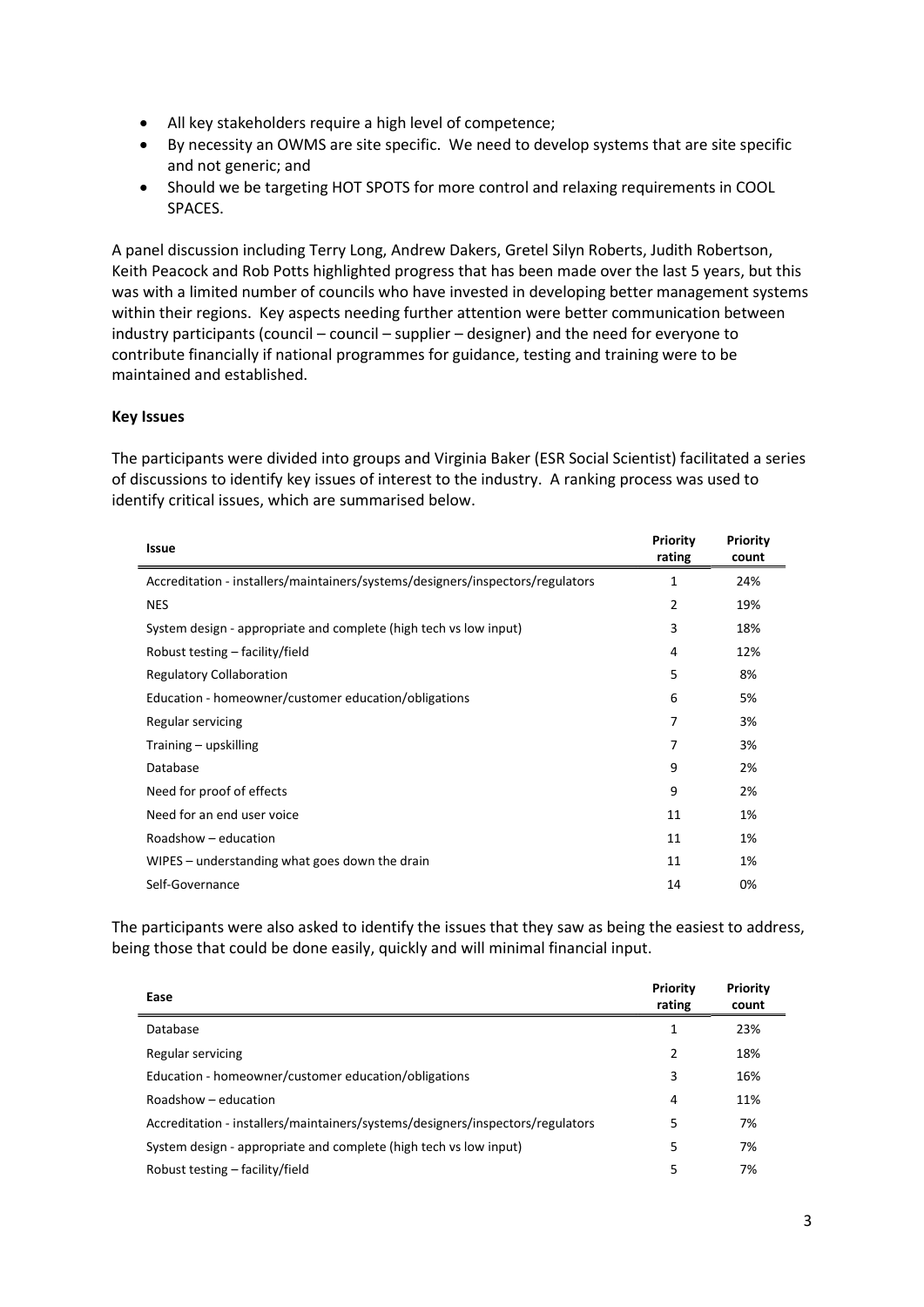| <b>Regulatory Collaboration</b>                | 8  | 4% |
|------------------------------------------------|----|----|
| Training – upskilling                          | 8  | 4% |
| <b>NES</b>                                     | 10 | 1% |
| WIPES – understanding what goes down the drain | 10 | 1% |
| Self-Governance                                | 10 | 1% |
| Need for proof of effects                      | 13 | 0% |
| Need for an end user voice                     | 13 | 0% |
|                                                |    |    |

The top 5 priority issues were examined in further detail with groups asked to identify solutions to a number of questions, including:

- 1. What progress has been made with this priority
- 2. Why?
- 3. What is needed
- 4. How is it resourced
- 5. Who to action
- 6. How do we know it has been achieved?

A summary of the responses to questions for the top 5 issues is being prepared and will be presented in an upcoming LTC newsletter.

The 2012 workshop highlighted a clear difference of views and priorities between regulators and installers. Regulators wanted minimum designs and a clear demonstration of competence. Industry personnel wanted a level playing field which was nationally consistent. This workshop however highlighted a more common attitude, with the collective opinion that good communication between all stakeholders was essential, with a regionally consistent design and approval process being essential; and where possible, a nationally consistent approach developed.

It was clear that some council and industry professionals are making significant progress at local levels to increase the understanding of on-site systems and their management; however, this was not consistent across the country. It was also evident that consistency was needed and an outcome from the workshop should be to develop this consistency between the proactive councils and organisations, and use this momentum to help the other councils and organisations, professionals and suppliers.

The advancement of on-site systems, design and regulation was clearly noted to be limited by funding availability. In particular, funding and support was needed to allow the continuation of the OSET NTP in Rotorua, training programmes and potentially the development of national guidance documents. Failure to fund such programmes would see the current facilities and efforts to date being discontinued.

There was discussion about the complexity of on-site systems, and whether a one solution fits all sites approach works. Opinion was strong and in support of ensuring design was fit for purpose, with the need to keep systems simple and appropriate for the site conditions and likely management. It was generally acknowledged that the more bells and whistles the greater the chance of failure and the greater the need for more stringent management controls.

There was consensus that better communication was needed between all industry on-site participants and there was the need to continue the momentum created by workshops convened by the LTC. It was noted that Hawke's Bay and Canterbury areas have regular industry discussions and these could serve as a model to be used elsewhere. It was clear that the on-site industry would benefit from national coordination, but it was unclear who could make this happen. The LTC and